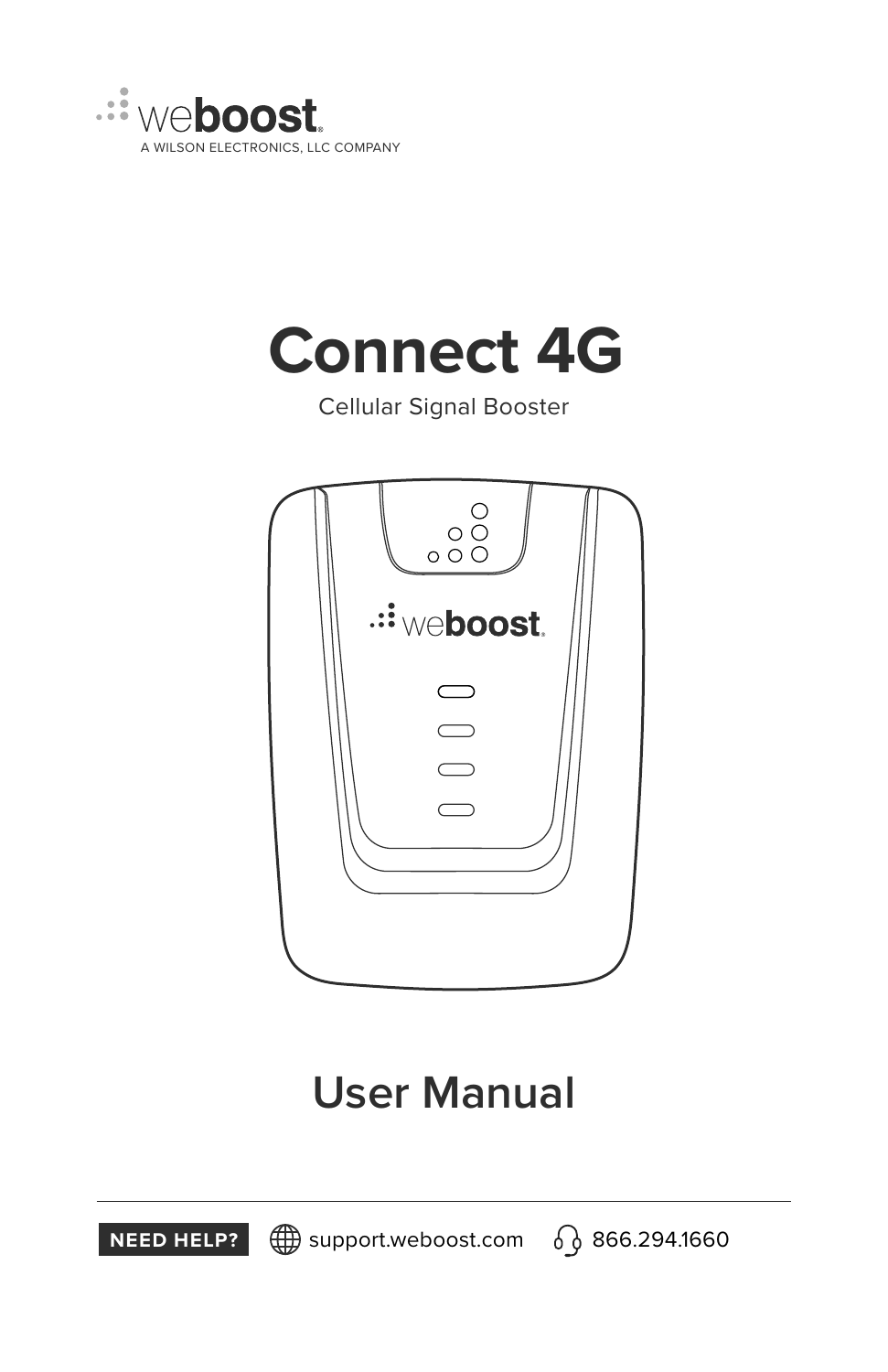### **\_\_\_\_\_\_** Index

|                 |                                                           | 1  |
|-----------------|-----------------------------------------------------------|----|
| STEP 1:         |                                                           | 2  |
| STEP 2:         |                                                           | 3  |
| $STEP$ 3:       | Measure Signal Strength For Inside Antenna                | 4  |
| STEP 4:         | Measure Signal Strength For Outside Antenna __________    | 5  |
| STEP 5:         | Temporarily Mount The Outside Antenna ________________    | 6  |
| STEP 6:         |                                                           | 7  |
| <b>STEP 7:</b>  |                                                           | 8  |
| STEP 8:         | Permanently Mount The Outside Antenna ______________      | 9  |
| STEP 9:         | Permanently Mount The Inside Antenna                      | 11 |
| <b>STEP 10:</b> | Route & Secure The Cable ________________________________ | 12 |
|                 |                                                           |    |
|                 |                                                           |    |
|                 |                                                           |    |
|                 |                                                           | 18 |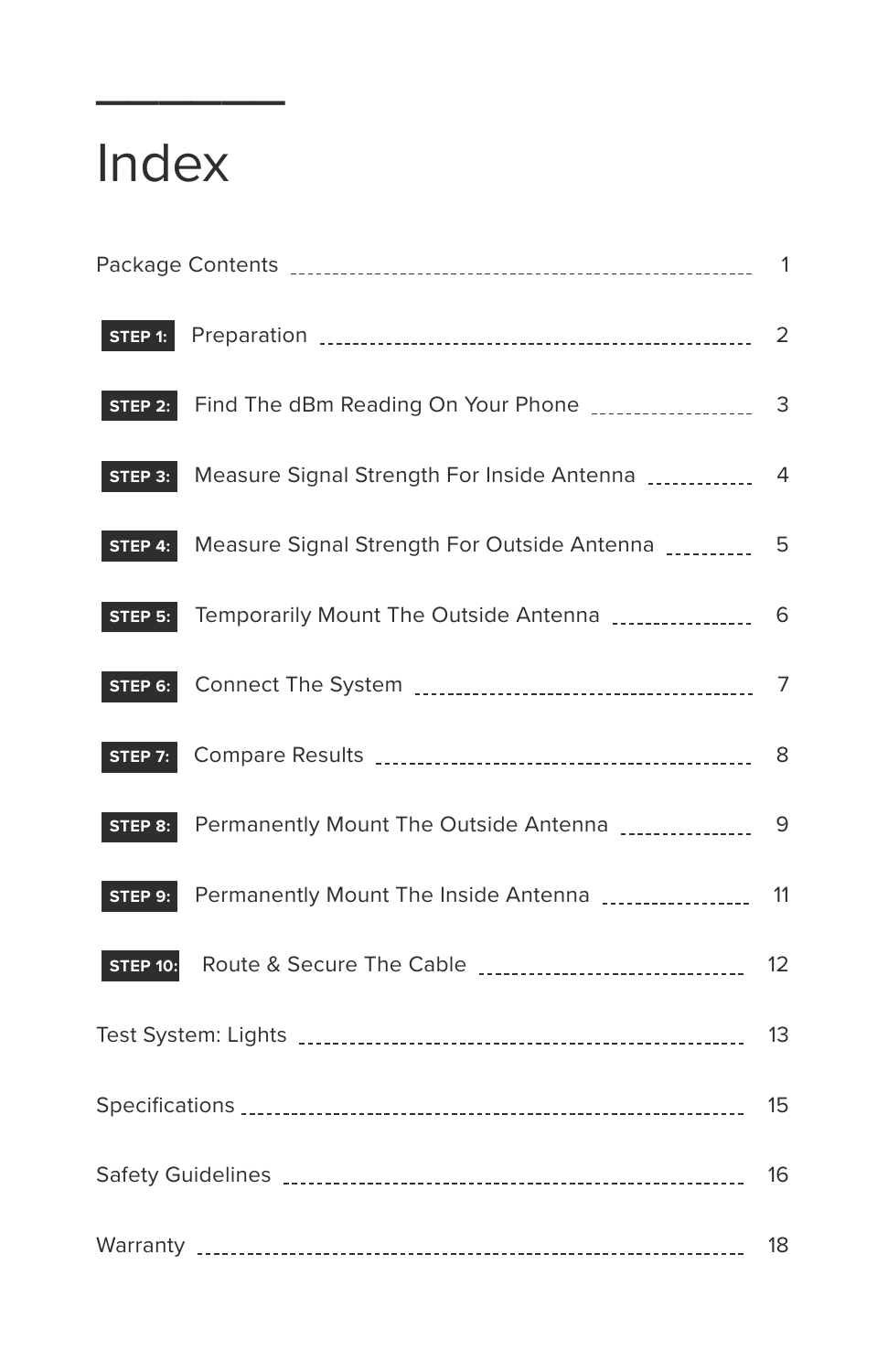## **Package Contents**





This device may be operated ONLY in a fixed location for in-building use. The signal booster unit is designed for use in an indoor, temperature controlled environment (< 100 degrees Fahrenheit)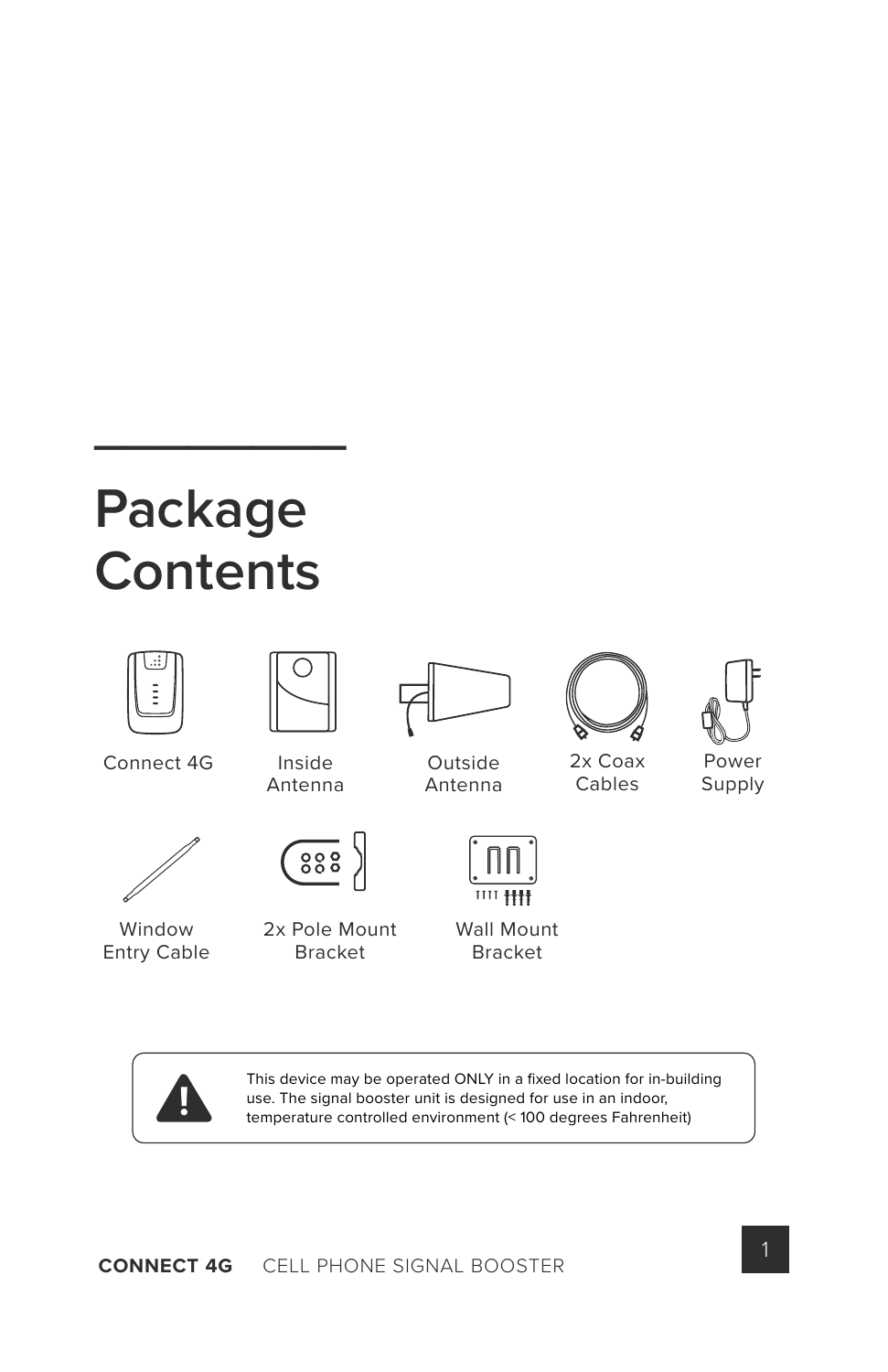### **\_\_\_\_\_\_ Step 1:** Preparation

### You Will Need (tools not included)

Make sure the following materials are prepared and ready for your installation.



3 to 4 hours



2 people (a person to help with antenna calibration)

|  | l adder                                                                 |
|--|-------------------------------------------------------------------------|
|  | Phillips-head screwdriver                                               |
|  | 10mm open-end wrench or adjustable wrench                               |
|  | Drill (if routing cable through wall)                                   |
|  | Mounting Option (2: 1-2" diameter pole (#901117) or an<br>existing pole |
|  | <b>Recommended: Power Strip</b>                                         |

NOTE: These instructions will walk you through a "soft" install process to find the optimal locations for the inside and outside antennas, then through the process of the permanent installation.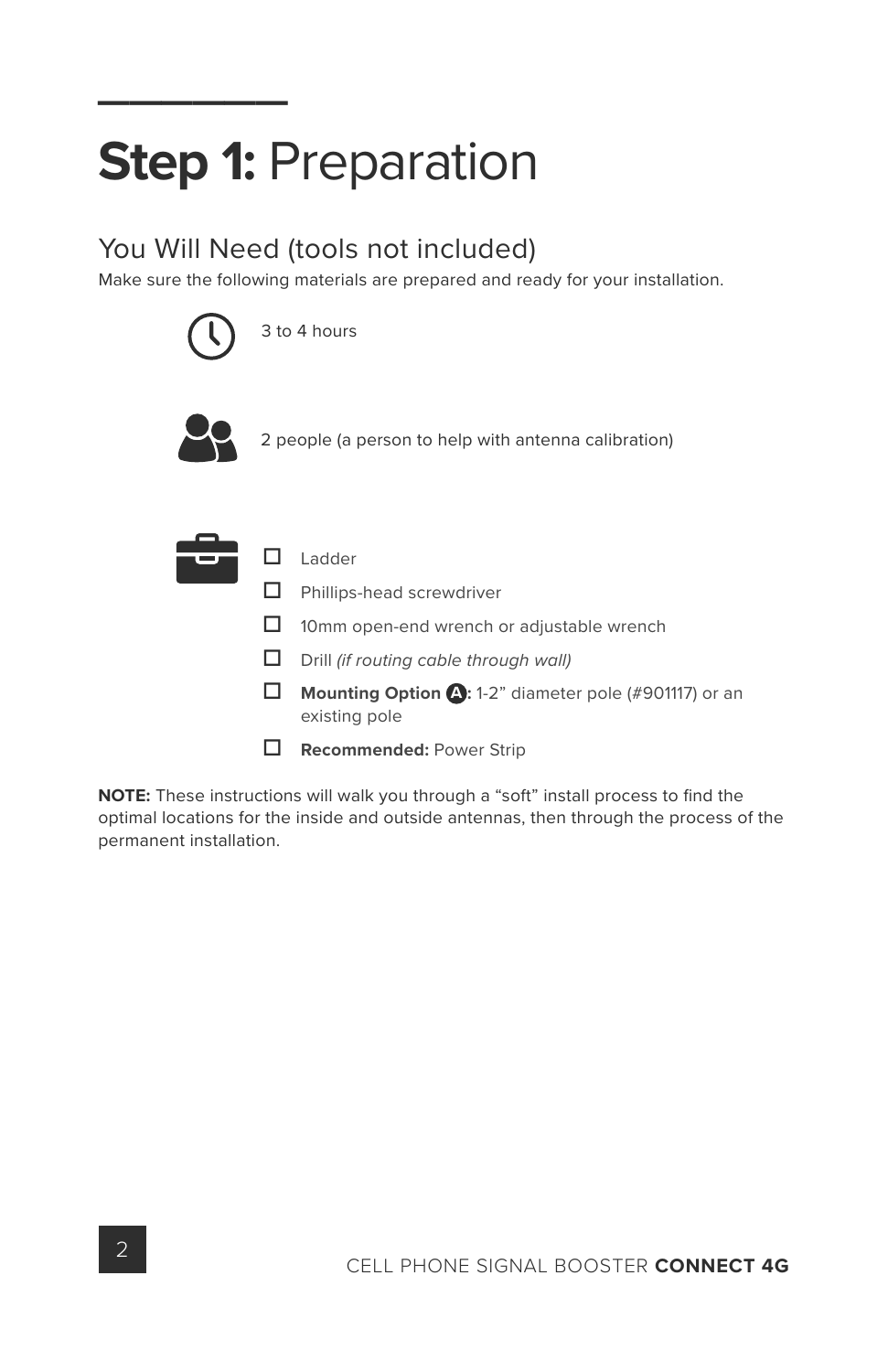### **\_\_\_\_\_\_ Step 2:** Find The dBm Reading On Your Phone

| iPhone <sup>®</sup>  | Dial *3001#12345#* then press Call.                                                                                                                  |
|----------------------|------------------------------------------------------------------------------------------------------------------------------------------------------|
|                      | Hold down power button until you see "Slide to Power Off"<br>then release the power button.                                                          |
|                      | Hold the Home button until your main screen appears.                                                                                                 |
|                      | If you want to check 3G/1x but your iPhone is picking up 4G/<br>LTE signal, go to Settings>Cellular>Cellular Data Options>En-<br>able LTE>Select Off |
| Android <sup>™</sup> | Settings > About Phone > Status or Network > Signal Strength<br>or Network Type and Strength (exact options/wording<br>depends on phone model).      |

iPhone is a registered trademark of Apple Inc. Android is a trademark of Google Inc.

### All Other Phones & Alternate Methods

• https://www.weboost.com/test-mode-instructions/

### All Phones:

- Keep track of the network (3G or 4G) phone is connected to.
- Any signal readings you take are valid for that phone's carrier. To get readings from other carriers, you'll need phones from each carrier.
- When system is set-up, you can easily revert back to the "bar display" by restarting your phone.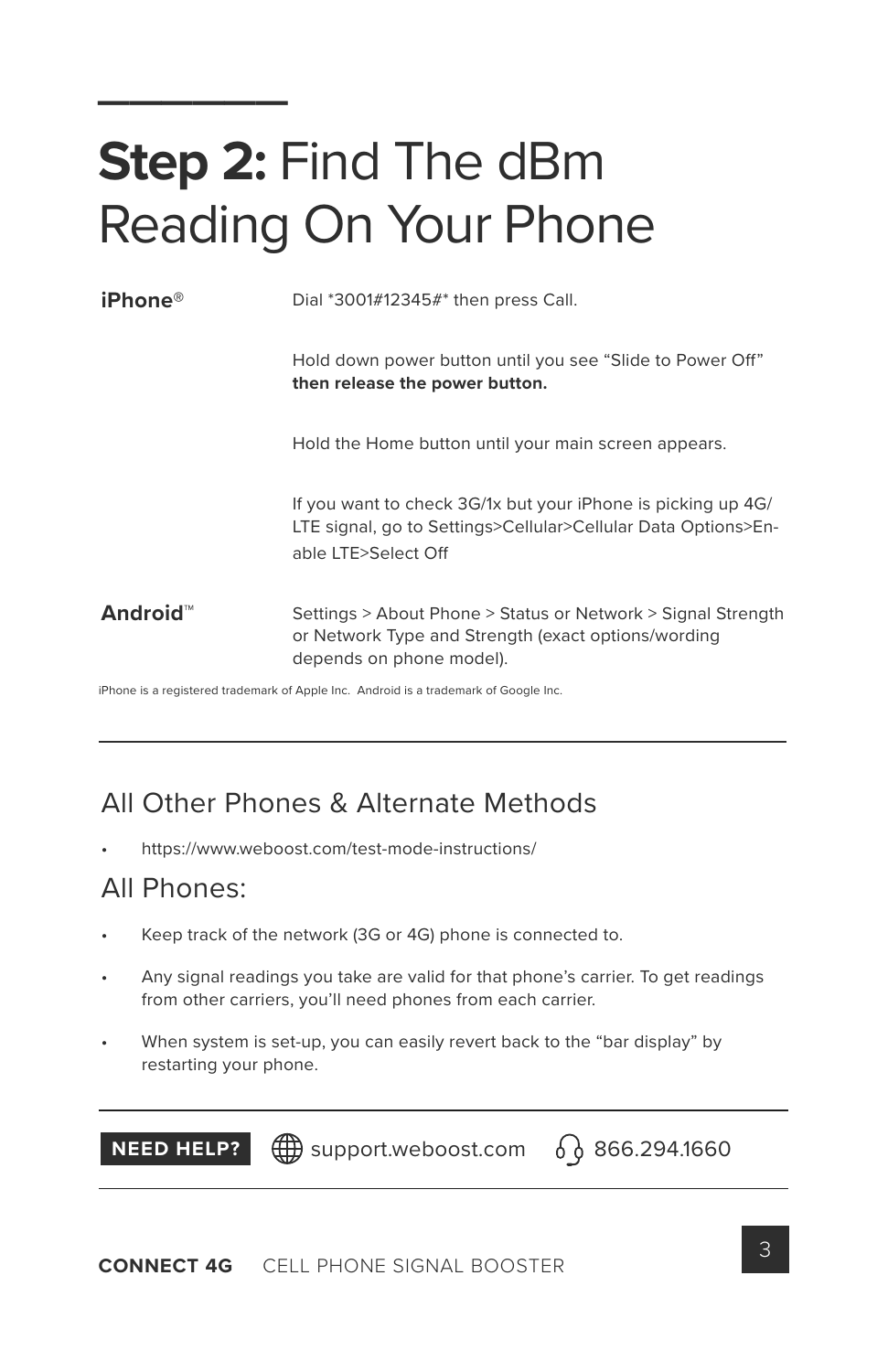## **\_\_\_\_\_\_ Step 3:** Measure Signal Strength For Inside Antenna Placement



 $7.11$ 

**Turn off your cell phone's WiFi to ensure you are checking the cellular connection.** The dBm reading will be refreshed every 30-60 seconds. **Want faster results? Once you have a reading,**  turn on **a** airplane mode. Wait 15 seconds. Turn off airplane mode. The signal strength reading is refreshed.

**Walk around your home/office taking signal** strength readings until you find the area that has **the weakest reception, or number farthest away from zero. For example -100 is a weaker signal than -80.**



Weakest Signal Location: \_\_\_\_\_

**Place your Inside Antenna in this poor signal area**  on the floor and against the wall where you will **mount it. For best results, keep the inside antenna more than 18 inches away from the booster.**

**Having an accurate measurement of signal strength in decibels (dBm) is crucial when installing your system. Decibels accurately measure the signal strength you are receiving. Test both 3G and 4G signal for best results by turning the LTE off in the carrier settings of your device.**

| <b>SIGNAL STRENGTH</b>     | <b>EXCELLENT</b><br>7. all | GOOD<br>7.ıI        | <b>FAIR</b><br>ا د ا | <b>POOR</b>          | <b>DEAD ZONE</b> |
|----------------------------|----------------------------|---------------------|----------------------|----------------------|------------------|
| 3G/1x<br>(typically voice) | $-70dBm$                   | $-71$ to $-85$ dBm  | -86 to -100dBm       | $-101$ to $-109$ dBm | $-110dBm$        |
| 4G/LTE<br>(typically data) | -90dBm                     | $-91$ to $-105$ dBm | $-106$ to $-110$ dBm | $-111$ to $-119$ dBm | $-120dBm$        |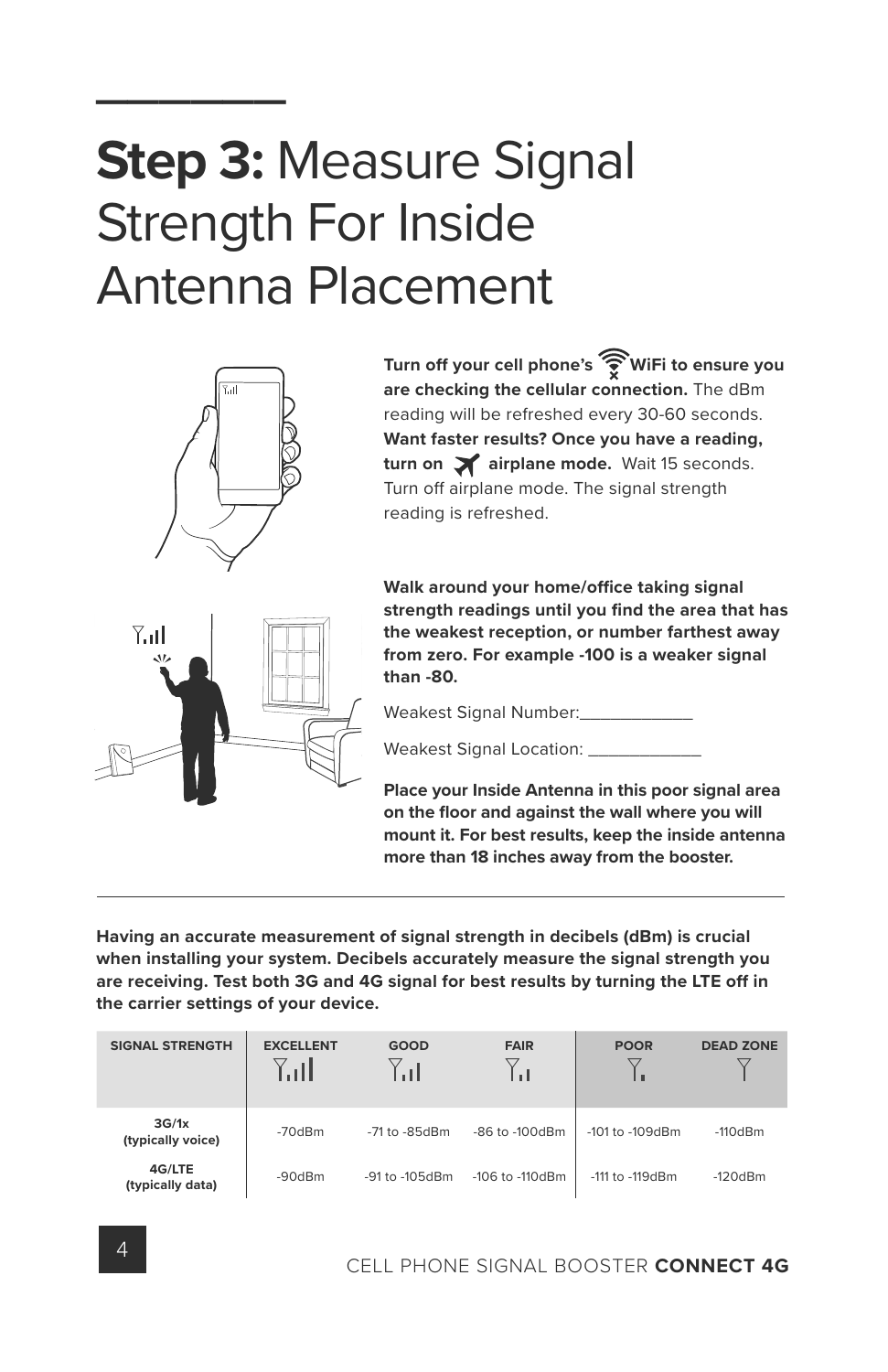## **\_\_\_\_\_\_ Step 4:** Measure Signal Strength For Outside Antenna Placement



This is the most critical step of the installation process because it will determine the overall performance of the booster system. Using the same method as Step 3, find the place with the **strongest signal (number closest to zero) on the outside of your home.** 

The further apart the Inside Antenna is located from the Outside Antenna, the better. To determine the best location for your Outside Antenna, note the dBm reading in a variety of locations.



**Note:** The Outside Antenna must be at least **20 feet vertical or 50 feet horizontal** from the Inside Antenna for best performance. Make sure the Inside Antenna and outside Antennas are facing away from each other.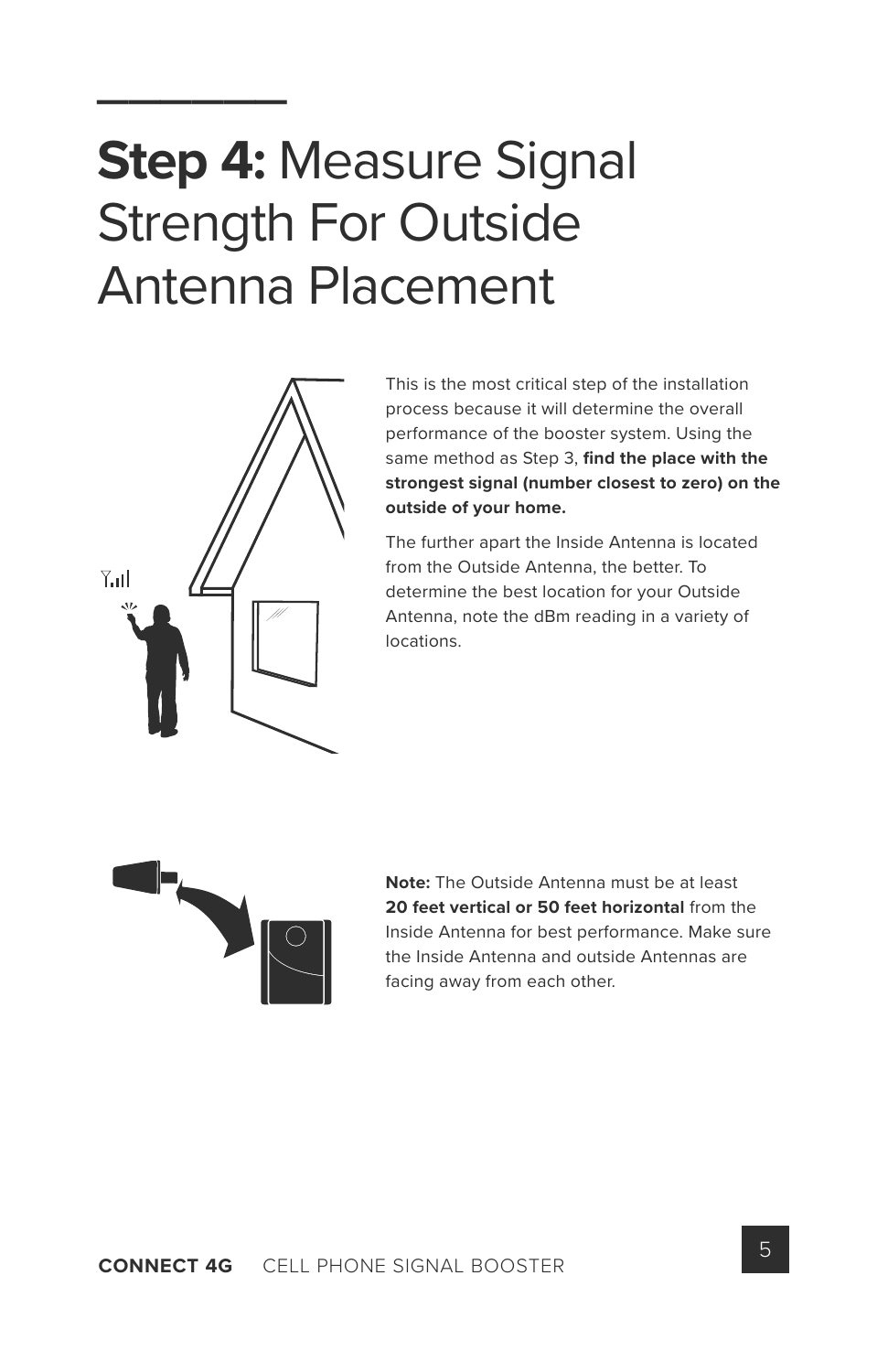### **\_\_\_\_\_\_ Step 5:** Temporarily Mount The Outside Antenna



Use one of the two options to mount the outside antenna on the side of the house with the strongest signal.







**Note:** The Outside Antenna must be at least **20 feet vertical or 50 feet horizontal** from the Inside Antenna for best performance. Make sure the Inside Antenna and outside Antennas are facing away from each other.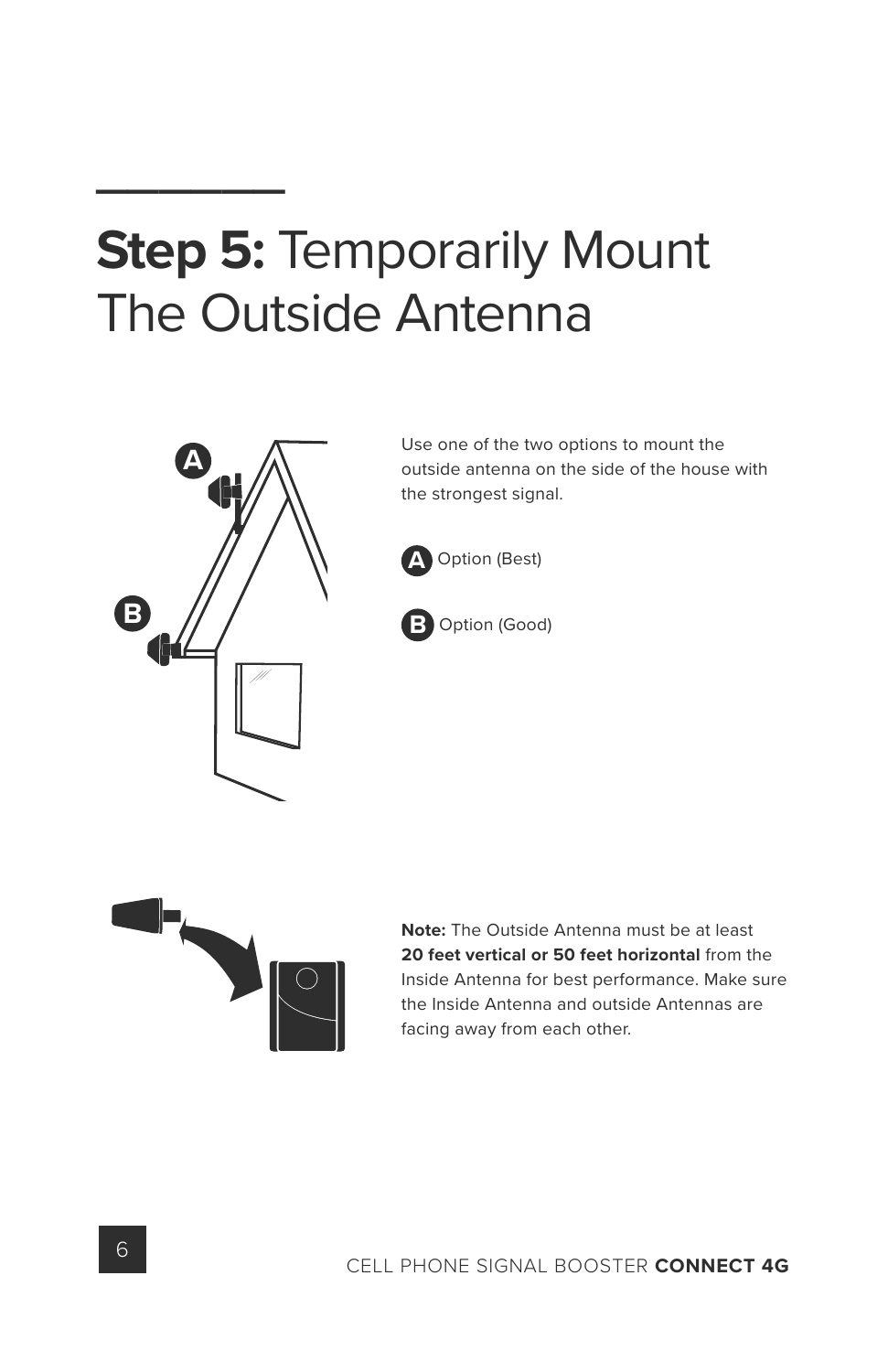### **Step 6:** ( **Step 6:** Connect The System



## 1

Connect the supplied **Coax Cable** to end of booster labeled **Outside Antenna**.

If you choose to bring the cable in through a window, you can use the flat **Window Entry Cable** to connect the two 15 feet cable sections. You can use this option during set-up and/or permanently if you don't want to drill holes through your wall.



2

Connect the supplied **Coax Cable** to end of booster labeled **Inside Antenna**.



## 3

Power up the Booster.

To protect Booster from power surges, connect to a power strip.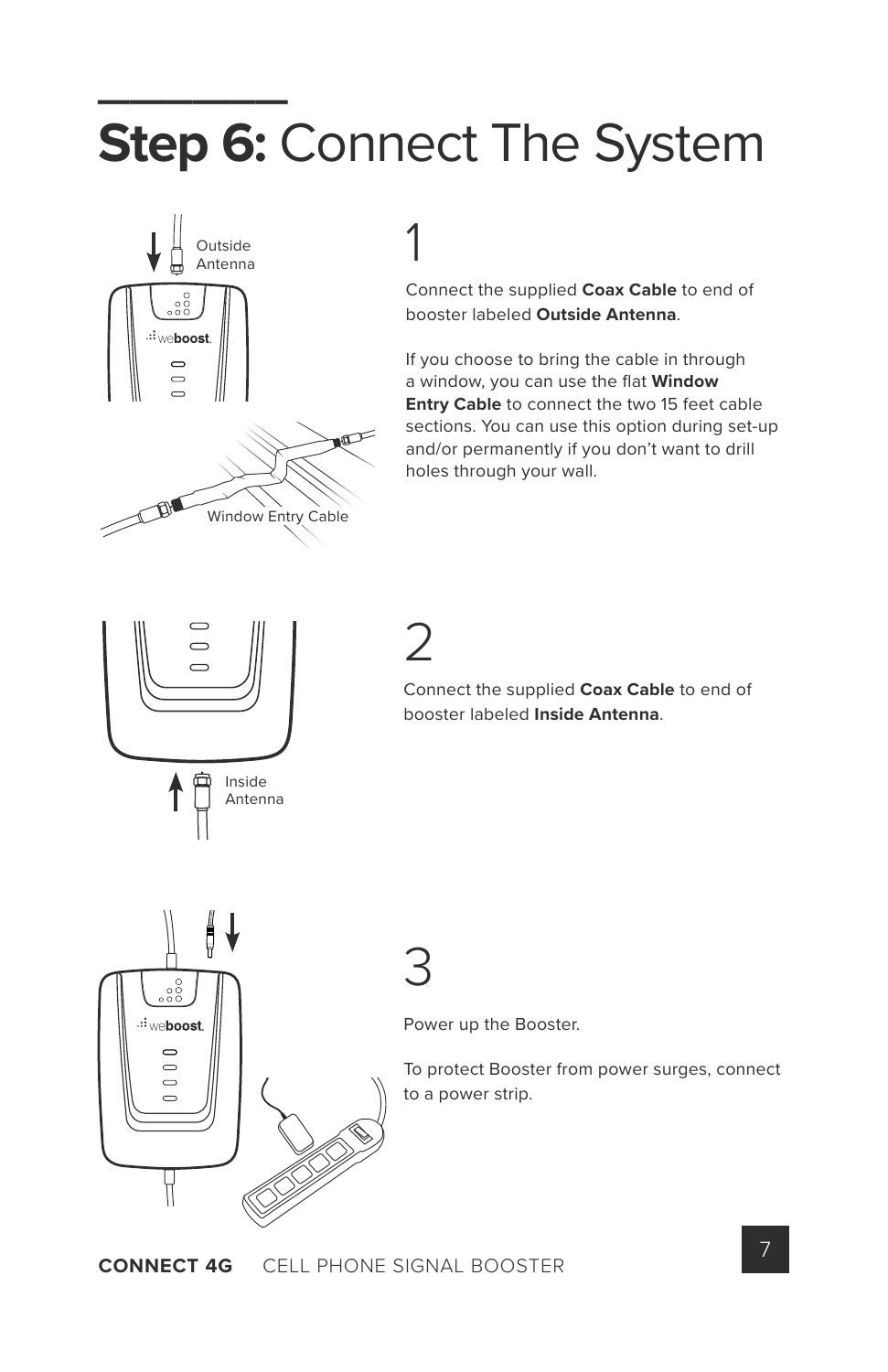### **Step 7:** ( **Step 7:** Compare Results

Using the field test mode described in step 3, measure the new signal strength and write it down here \_\_\_\_\_\_\_\_\_\_\_.

Compare this number with the original reading you took in the same part of the house. If the number is higher (closer to zero) than the original reading without booster, your booster is working. If it is not, look at the lights on the booster and the section at the end of this manual "Test System: Lights".

#### *Did you know a signal increase in just* 3dB is 2 times the power and signal amplification!



| <b>DECIBEL GAIN</b> | <b>POWER INCREASE</b>                        |
|---------------------|----------------------------------------------|
| 3dB                 | 2 times the power and signal amplification   |
| 6dB                 | 4 times the power and signal amplification   |
| 10dB                | 10 times the power and signal amplification  |
| 12dB                | 16 times the power and signal amplification  |
| 20dB                | 100 times the power and signal amplification |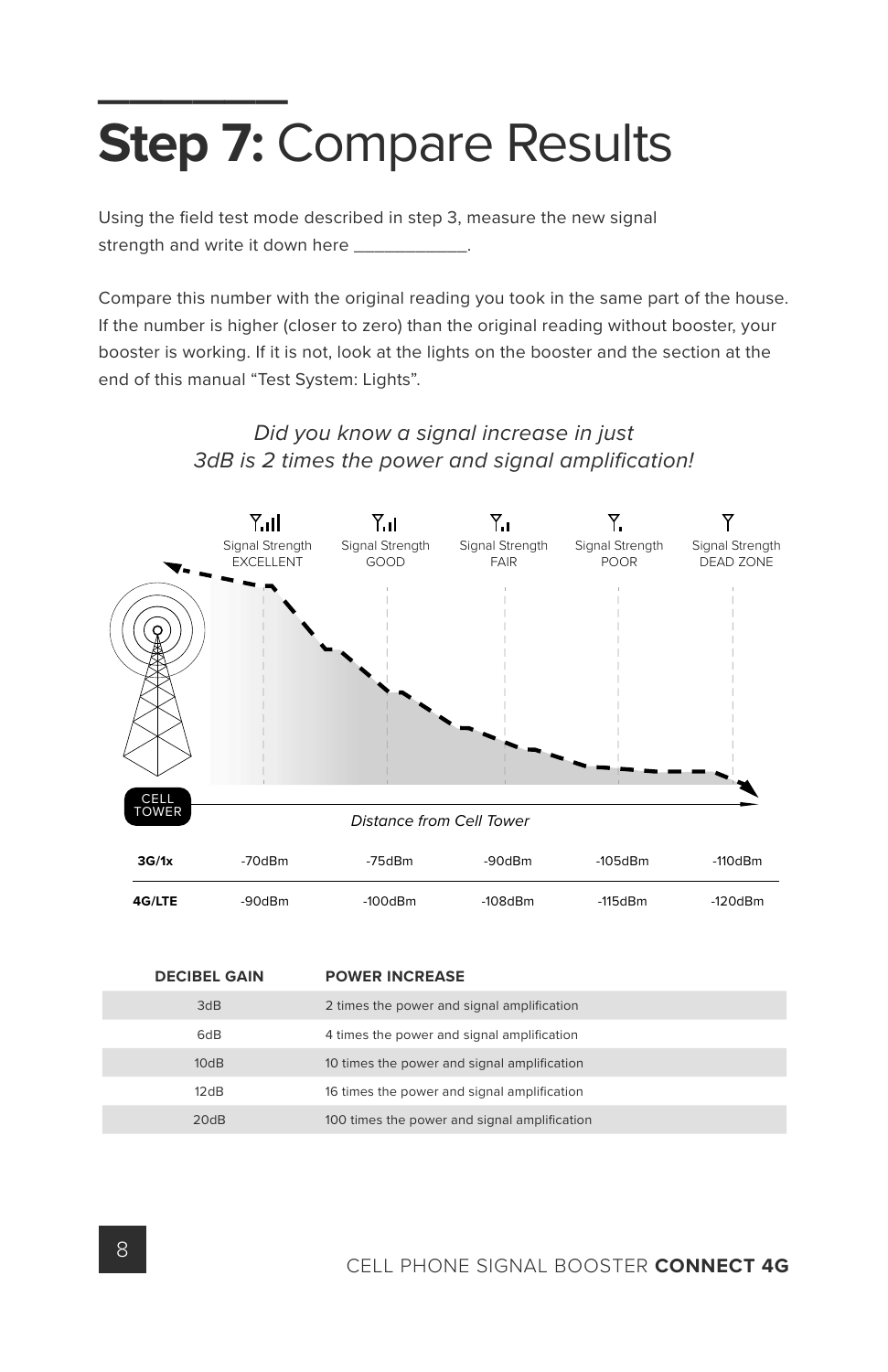### **\_\_\_\_\_\_ Step 8:** Permanently Mount The Outside Antenna

### Option **A**: Outside Roof/Pole Mount (Best Option)

Mount, or use an existing pipe in an optimal signal location. Watch out for power lines.

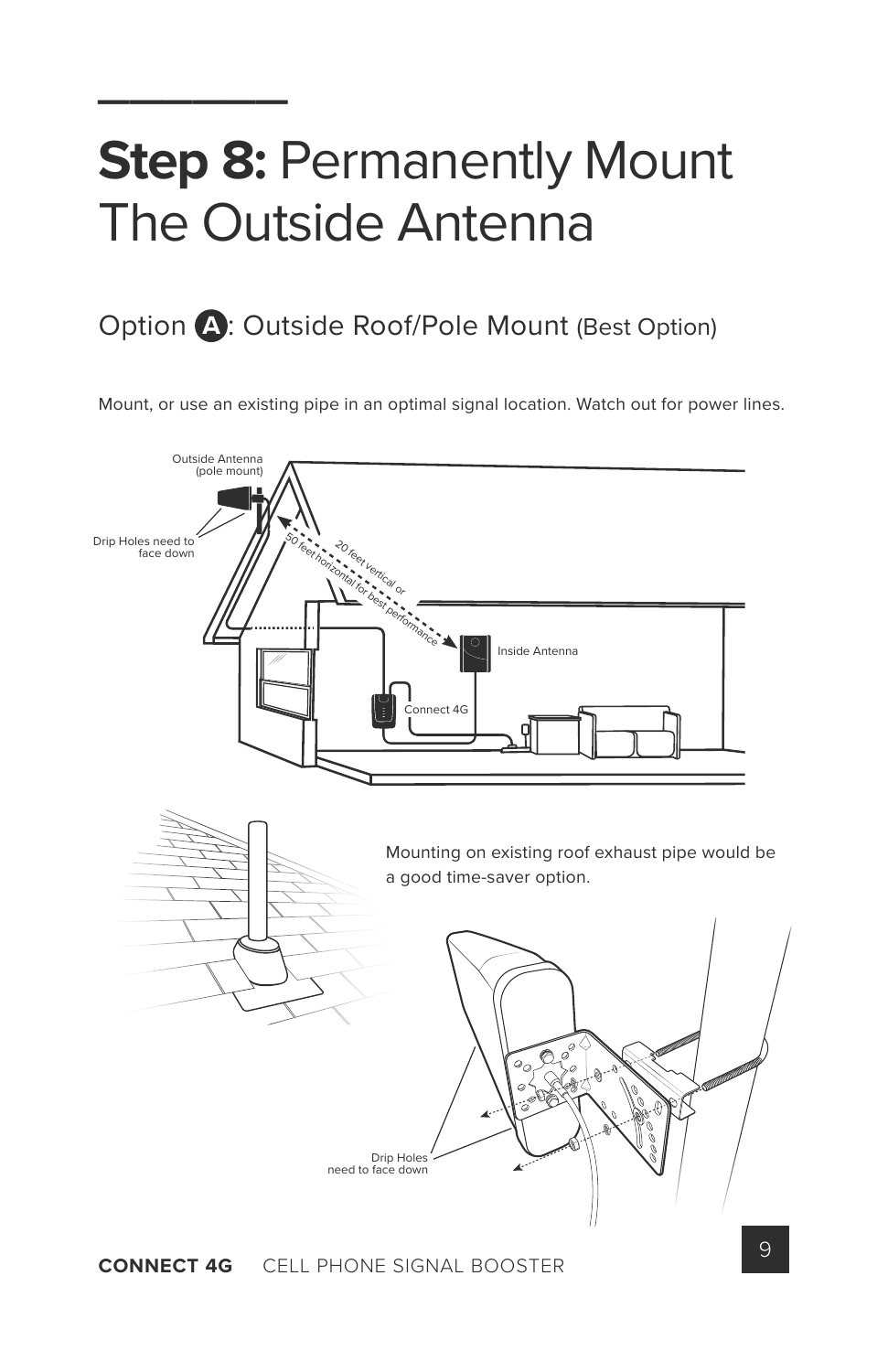(STEP 8 cont.)

**\_\_\_\_\_\_**

### Option **B**: Mounting on side of roof (Good Option)

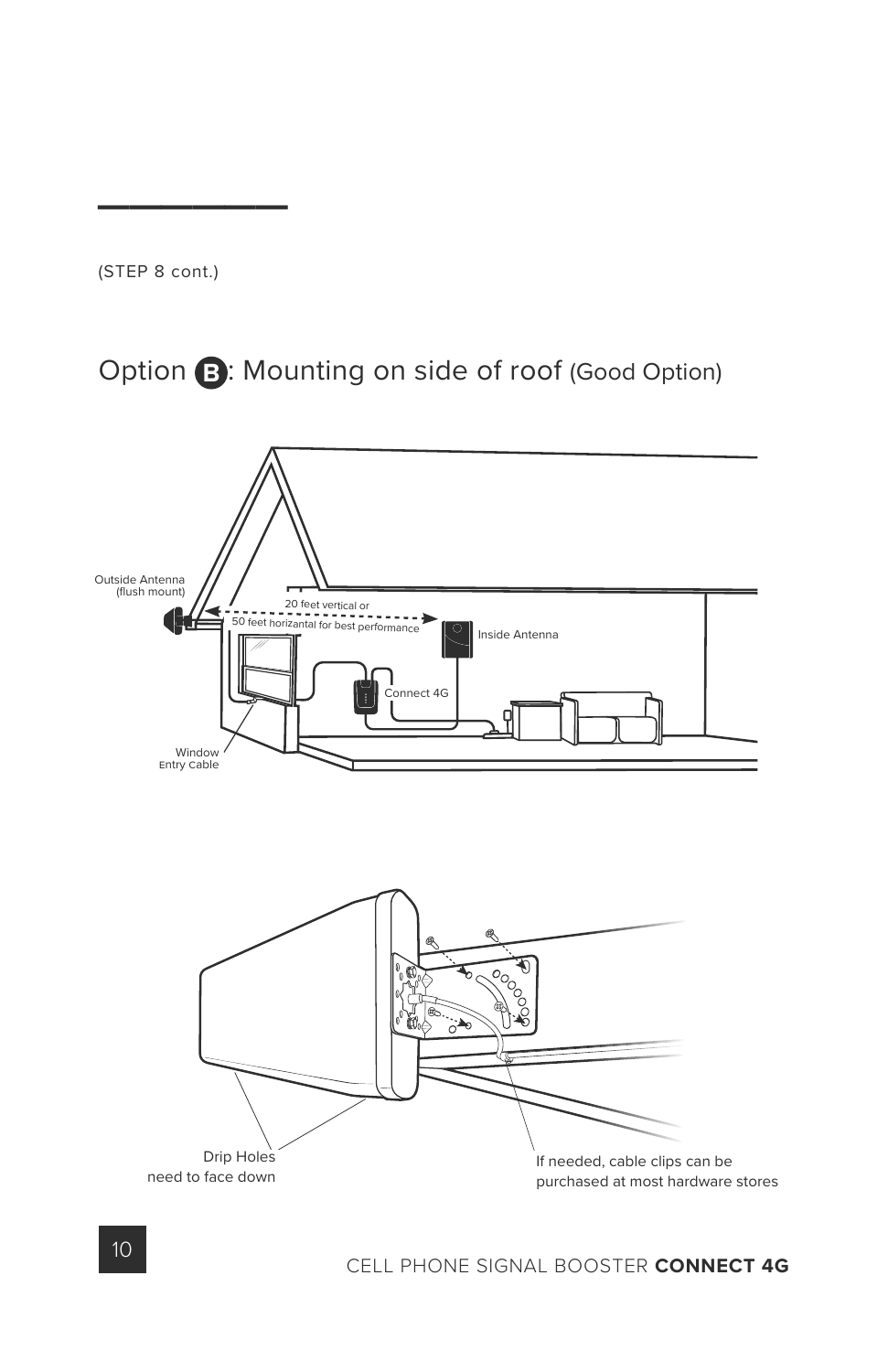### **\_\_\_\_\_\_ Step 9:** Permanently Mount The Inside Antenna

Position bracket on wall and use a pencil to mark the holes. Drill holes using 3/16 inch bit. Use anchors, washers and screws to attach Wall Bracket.

Slip Inside Antenna onto the Wall Mount Bracket to secure.

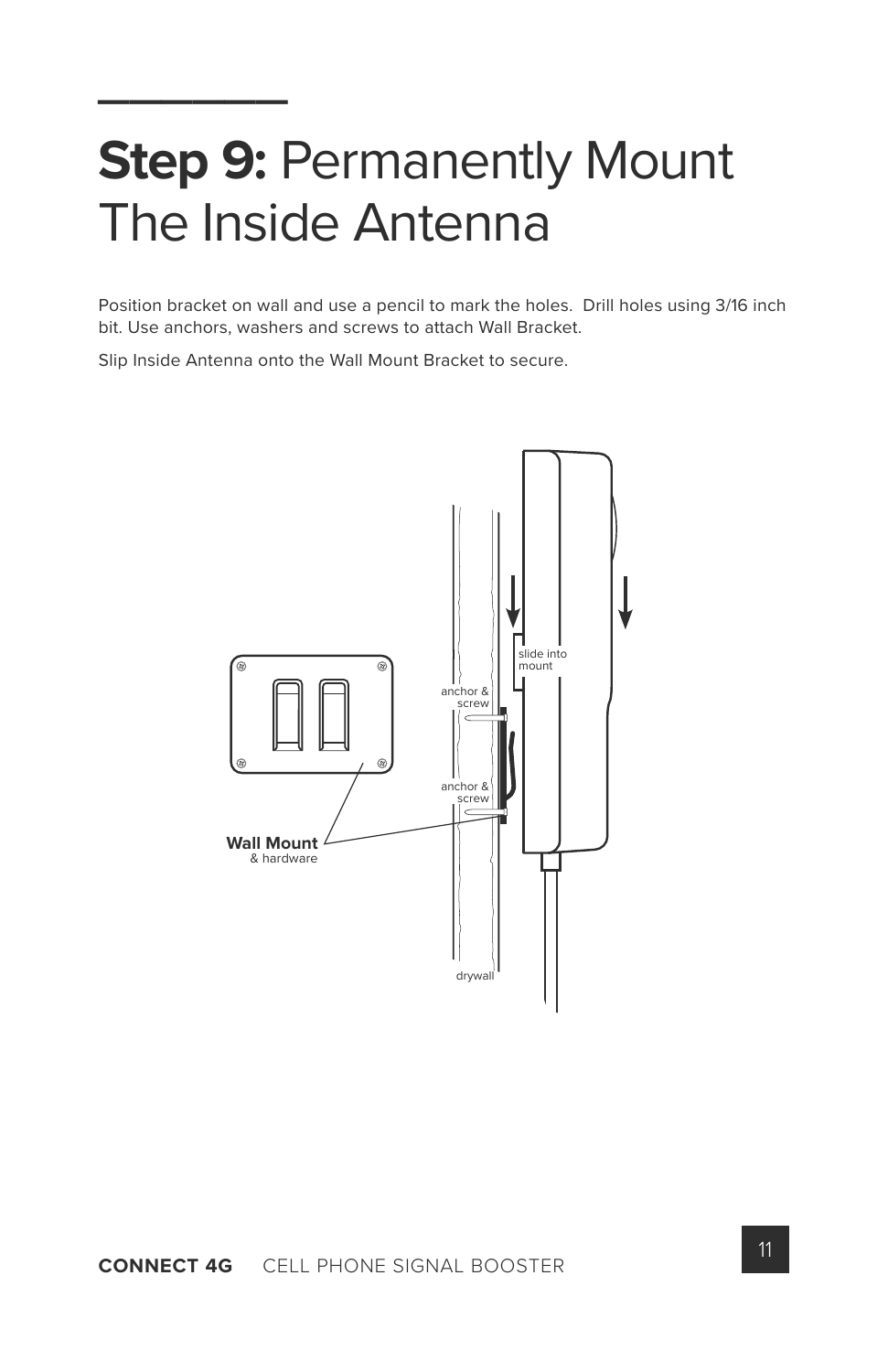### **\_\_\_\_\_\_ Step 10:** Route & Secure The Cable

Secure cable on outside home/office. Some homes have eaves you can tuck the cable between the soffit and the exterior wall. If needed, cable clips can be purchased at most hardware stores.

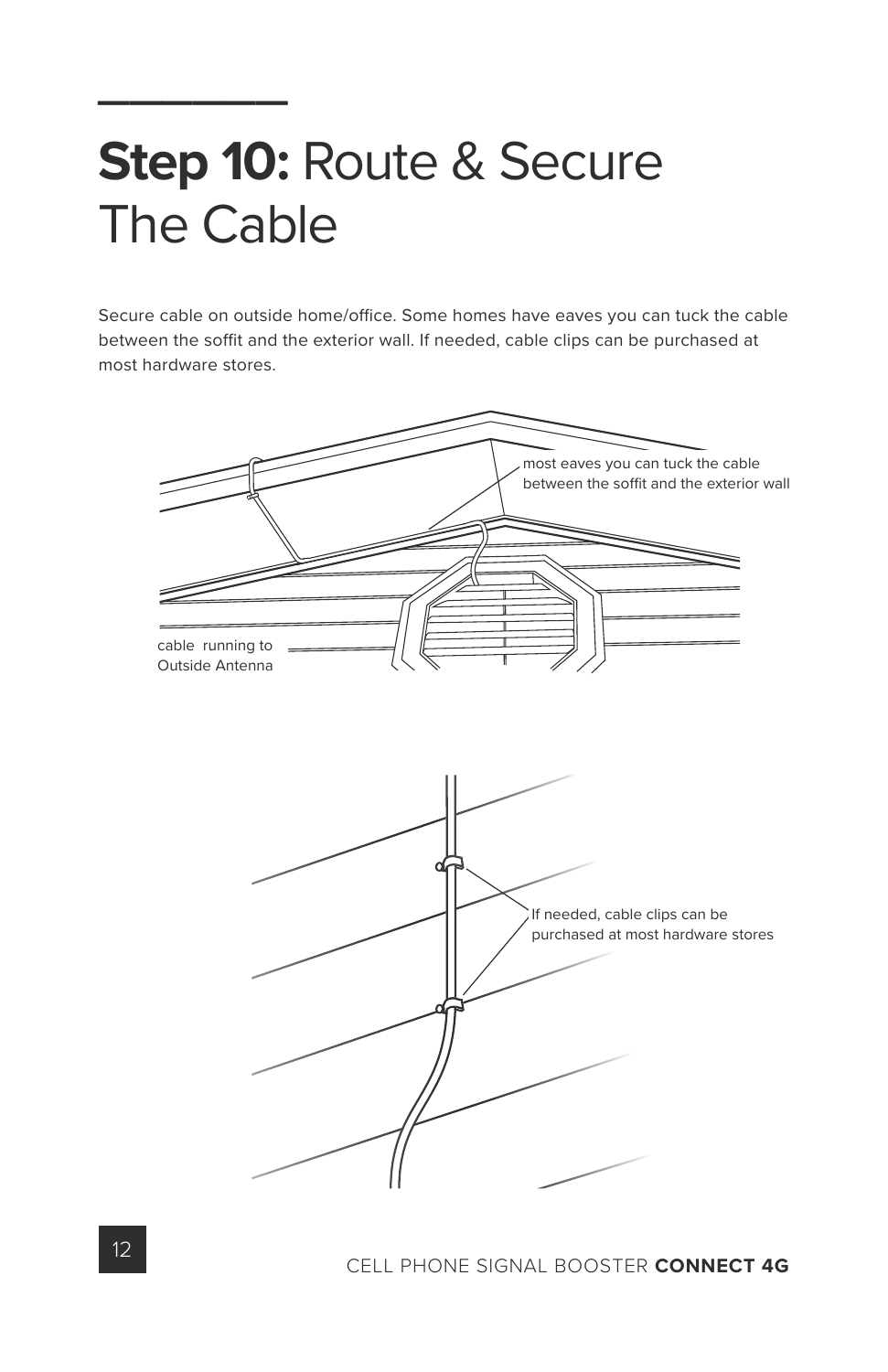### **\_\_\_\_\_\_** Test System: Lights



*Each light corresponds to a frequency band.*



**IMPORTANT:** To get an accurate reading of the lights, unplug and re-plug the power supply from the Booster.

### **No Lights**

Booster does not have power. Un-plug and securely re-plug in power supply.

### **Fix Any Red Light Problems (red indicates oscillation)**

• If you are happy with coverage, red lights don't have to be resolved.

- **Solid Red** = Band has shut off
- **Blinking Green/Red** = Band has reduced gain



- **1** Verify Outside Antenna faces away from the Inside Antenna. Un-plug and re-plug in power supply.
- **2** Verify the Inside Antenna is at least 18" from the Booster and pointed away from the Booster. Unplug and re-plug in power supply.
- **3** Tighten all cable connections. You may want to undo and redo the connection completely. Unplug and re-plug in power supply.
- **4** BEST: Increase the distance (horizontally or vertically) between the Outside and Inside antenna. Add cable if needed. Un-plug and replug in power supply.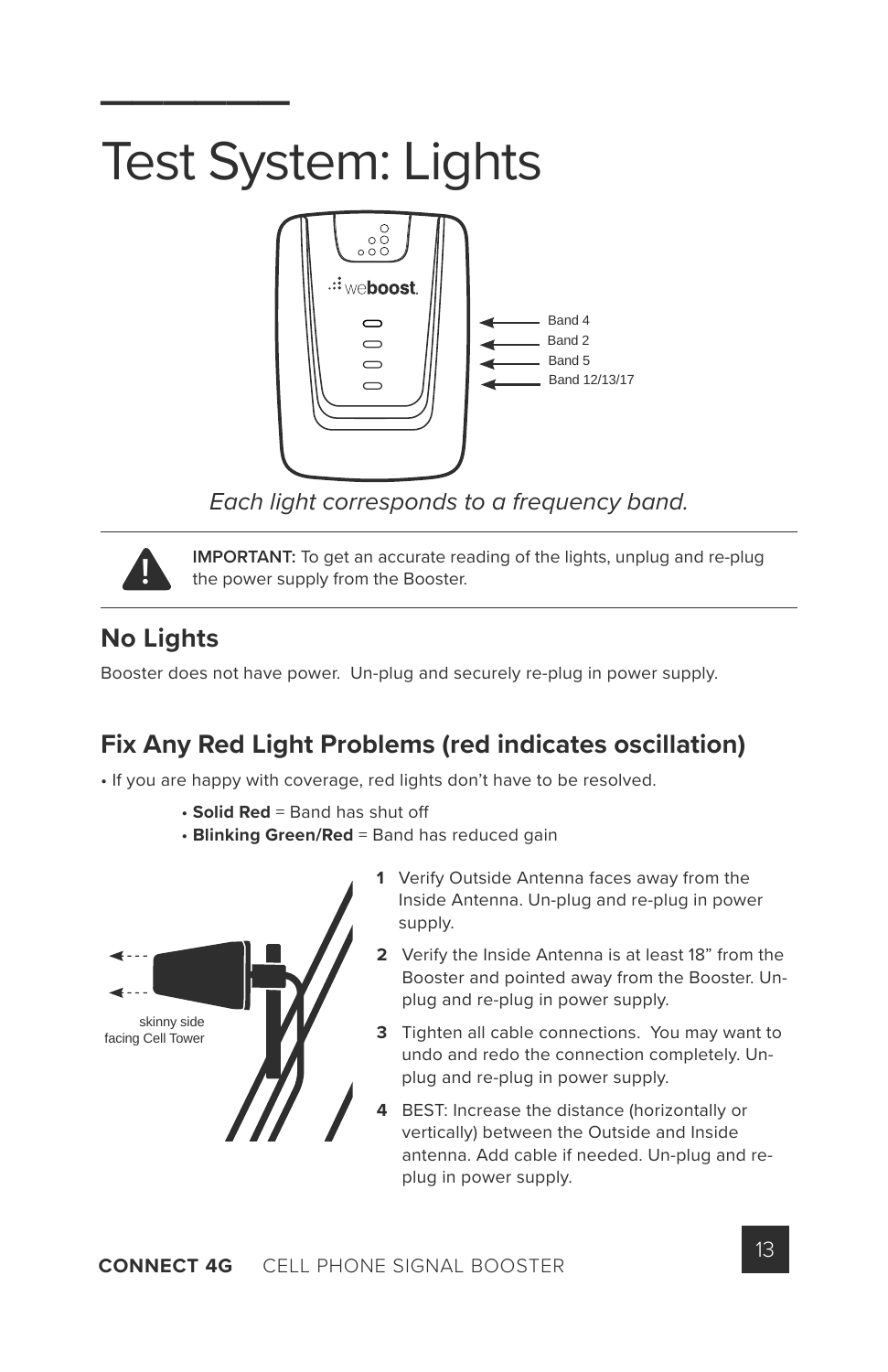#### **Fix Any Orange Light Problems (orange indicates a cell tower is close by)**

If you are happy with coverage, orange lights don't have to be resolved

- **Solid Orange** = Band has shut off
- **Blinking Green/Orange** = Band has reduced gain.
- **1** If the light is **solid orange**, the Outside Antenna must be adjusted (see below). Wait 10 seconds between adjustments for the lights to reset.
	- For Roof/Pole Mount Option = Rotate the Outside Antenna away from the strongest cellular signal in small increments (45°) until the light turns **green**. Unplug and re-plug power supply.
	- For All Other Mount Options = Change mount location. For example, if the Outside Antenna is a window mount, move the Outside Antenna to a wall outside the building to see if the lights turn **green**. Un-plug and re-plug power supply.
- **2** If the light is **blinking green/orange**, re-locate the Outside Antenna. Un-plug and re-plug power supply.

### **All Green Lights? = Band is set up optimally. Verify you have good coverage.**

#### **If you have green lights, but poor coverage:**

- Rotate the Outside Antenna in small increments (roof/pole mount only). Un-plug and re-plug power supply.
- Move the Outside Antenna to a different location. Un-plug and re-plug power supply.
- Change the method of mounting the Outside Antenna. Un-plug and re-plug power supply.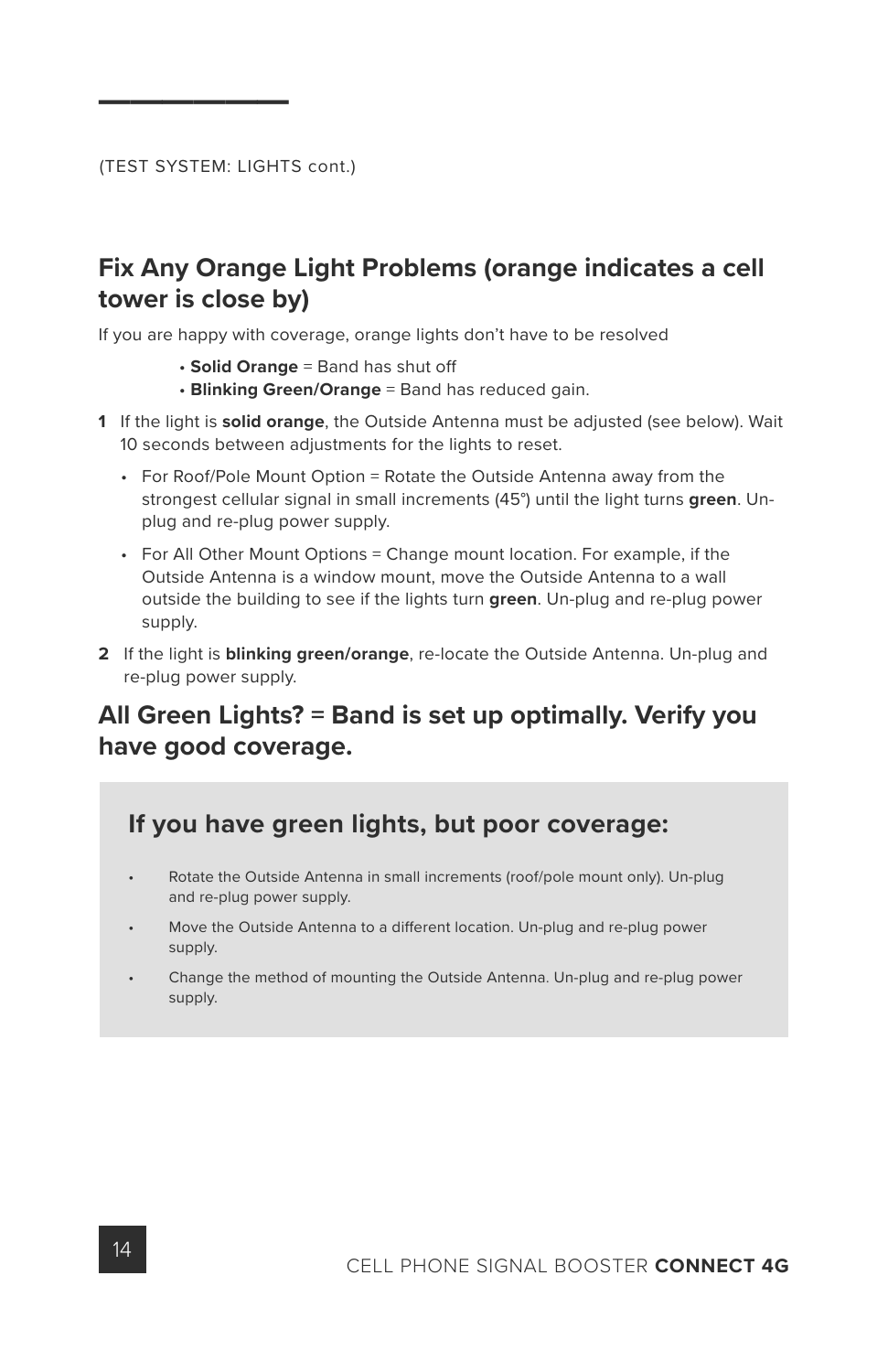## **Specifications**

|                                                                      |                                                                               |                                  | Connect 4G <sup>*</sup>   |                                 |                                             |  |
|----------------------------------------------------------------------|-------------------------------------------------------------------------------|----------------------------------|---------------------------|---------------------------------|---------------------------------------------|--|
| <b>Model Number</b>                                                  | 460020                                                                        |                                  |                           |                                 |                                             |  |
| FCC ID                                                               | PWO460020                                                                     |                                  |                           |                                 |                                             |  |
| IC                                                                   | 4726A-460020                                                                  |                                  |                           |                                 |                                             |  |
| Connectors                                                           |                                                                               |                                  | F-Female                  |                                 |                                             |  |
| Antenna Impedance                                                    |                                                                               |                                  | 75 Ohms                   |                                 |                                             |  |
| Frequency                                                            | 698-716 MHz, 746-787 MHz, 824-894 MHz, 1850-1995 MHz, 1710-1755/2110-2155 MHz |                                  |                           |                                 |                                             |  |
| Passband Gain (nominal)                                              | <b>700 MHz</b><br>Band17<br>58.7                                              | <b>700 MHz</b><br>Band13<br>58.6 | 800 MHz<br>Band 5<br>59.5 | 1700/2100 MHz<br>Band 4<br>63.7 | <b>1900 MHz</b><br><b>Band 25/2</b><br>63.7 |  |
| 20 dB Bandwidth (MHz)                                                | <b>700 MHz</b><br>Band17                                                      | <b>700 MHz</b><br>Band13         | 800 MHz<br>Band 5         | 1700/2100 MHz<br>Band 4         | <b>1900 MHz</b><br><b>Band 25/2</b>         |  |
| Typical<br>Maximum                                                   | 31.8<br>35.4                                                                  | 32.1<br>35.6                     | 37.9<br>39.0              | 79.9<br>83.0                    | 81.9<br>85.1                                |  |
| Power output for single cell<br>phone (Uplink) dBm                   | 700 MHz<br>Band17                                                             | <b>700 MHz</b><br>Band13         | 800 MHz<br>Band 5         | <b>1700 MHz</b><br>Band 4       | <b>1900 MHz</b><br><b>Band 25/2</b>         |  |
|                                                                      | 23.94                                                                         | 24.19                            | 23.49                     | 24.55                           | 23.61                                       |  |
| Power output for single cell<br>phone (Downlink) dBm                 | <b>700 MHz Band17</b><br>Band17                                               | <b>700 MHz Band13</b><br>Band13  | 800 MHz<br>Band 5         | 2100 MHz<br>Band 4              | <b>1900 MHz</b><br><b>Band 25/2</b>         |  |
|                                                                      | 11.64                                                                         | 11.92                            | 12.1                      | 11.9                            | 9.5                                         |  |
| Power output for multiple<br>received channels (Uplink) dBm          | <b>Maximum Power</b>                                                          |                                  |                           |                                 |                                             |  |
| No. Tones                                                            | <b>700 MHz Band17</b><br>Band17                                               | 700 MHz Band13<br>Band13         | 800 MHz<br>Band 5         | 1700 MHz<br>Band 4              | <b>1900 MHz</b><br><b>Band 25/2</b>         |  |
| $\overline{\mathbf{2}}$                                              | 20.7                                                                          | 19.9                             | 23.4                      | 21.2                            | 19.1                                        |  |
| 3                                                                    | 17.1                                                                          | 16.3                             | 19.9                      | 17.7                            | 15.5                                        |  |
| 4                                                                    | 14.6                                                                          | 13.8                             | 17.4                      | 15.2                            | 13.0                                        |  |
| 5                                                                    | 12.7                                                                          | 11.9                             | 15.4                      | 13.3                            | 11.1                                        |  |
| 6                                                                    | 11.1                                                                          | 10.3                             | 13.9                      | 11.7                            | 9.5                                         |  |
| Power output for multiple<br>received channels<br>(Downlinklink) dBm | <b>Maximum Power</b>                                                          |                                  |                           |                                 |                                             |  |
| No. Tones                                                            | <b>700 MHz</b><br>Band17                                                      | <b>700 MHz</b><br>Band13         | 800 MHz<br>Band 5         | 2100 MHz<br>Band 4              | <b>1900 MHz</b><br><b>Band 25/2</b>         |  |
| $\overline{2}$                                                       | 12.7                                                                          | 13.3                             | 11.8                      | 11.9                            | 12.6                                        |  |
| 3                                                                    | 9.2                                                                           | 9.8                              | 8.2                       | 8.4                             | 9.1                                         |  |
| $\overline{\mathbf{4}}$                                              | 6.7                                                                           | 7.3                              | 5.7                       | 5.9                             | 6.6                                         |  |
| 5                                                                    | 4.8                                                                           | 5.4                              | 3.8                       | 4.0                             | 4.7                                         |  |
| 6                                                                    | 3.2                                                                           | 3.8                              | 2.2                       | 2.4                             | 3.1                                         |  |
| Noise Figure                                                         |                                                                               |                                  | 5 dB nominal              |                                 |                                             |  |
| Isolation                                                            | $>110$ dB                                                                     |                                  |                           |                                 |                                             |  |
| <b>Power Requirements</b>                                            | AC / DC 5V, 2.5A, w/2.5x5.5mm Jack                                            |                                  |                           |                                 |                                             |  |

The term "IC" before the radio certification number only signifies that Industry Canada technical specifications were met.

Each Signal Booster is individually tested and factory set to ensure FCC compliance. The Signal Booster cannot be adjusted without factory reprogramming or disabling the hardware. The Signal Booster will amplify, but not alter incoming and outgoing signals in order to increase coverage of authorized frequency bands only. If the Signal Booster is not in use for five minutes, it will reduce gain until a signal is detected. If a detected signal is too high in a frequency band, or if the Signal Booster detects an oscillation, the Signal Booser will automatically reduce the gain on that specific band.

The Manufacturer's rated output power of this equipment is for single carrier operation. For situations when multiple carrier signals are present, the rating would have to be reduced by 3.5 dB, especially where the output signal is re-radiated and can cause interference to adjacent band users. This power reduction is to be by means of input power or gain reduction and not by an attenuator at the output of the device.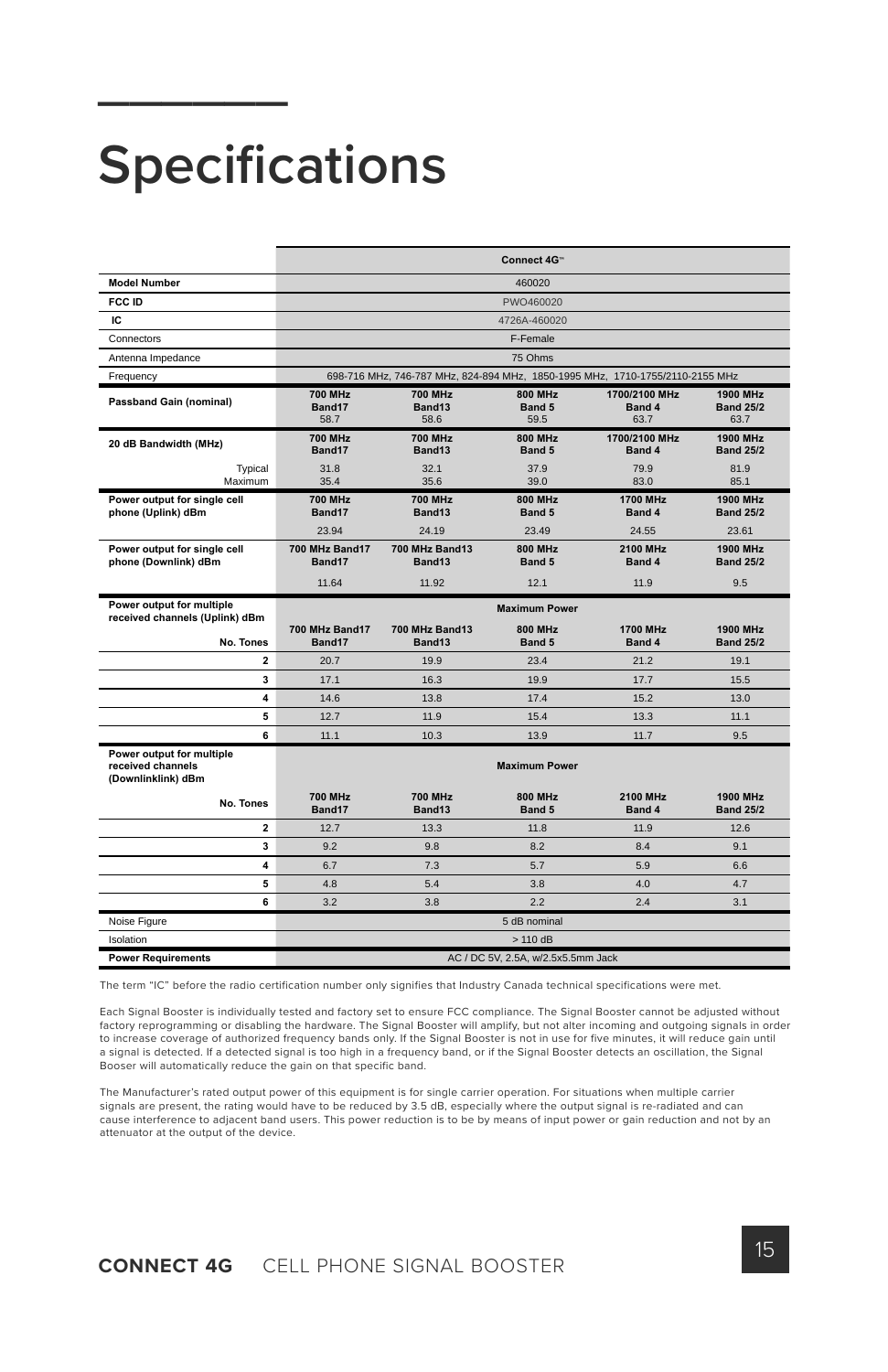## **Safety Guidelines**

## **A** Warnings

To uphold compliance with network protection standards, all active cellular devices must maintain at least six feet of separation distance from Inside Panel and Dome antennas and at least four feet of separation distance from desktop Antenna.

Use only the power supply provided in this package. Use of a non-weBoost product may damage your equipment.

The Signal Booster unit is designed for use in an indoor, temperature-controlled environment (less than 100 degrees Fahrenheit). It is not intended for use in attics or similar locations subject to temperatures in excess of that range.

**RF Safety Warning:** Any antenna used with this device must be located at least 8 inches from all persons.

#### **This is a CONSUMER device.**

**BEFORE USE**, you **MUST REGISTER THIS DEVICE** with your wireless provider and have your provider's consent. Most wireless providers consent to the use of signal boosters. Some providers may not consent to the use of this device on their network. If you are unsure, contact your provider.

In Canada, **BEFORE USE** you must meet all requirements set out in ISED CPC-2-1-05. You **MUST** operate this device with approved antennas and cables as specified by the manufacturer. Antennas **MUST** be installed at least 20 cm (8 inches) from (i.e., **MUST NOT** be installed within 20 cm of) any person.

You **MUST** cease operating this device immediately if requested by the FCC (or ISED in Canada) or licensed wireless service provider.

**WARNING**. E911 location information may not be provided or may be inaccurate for calls served by using this device.

This device complies with Part 15 of FCC rules. Operation is subject to two conditions: (1) This device may not cause harmful interference, and (2) this device must accept any interference received, including interference that may cause undesired operation. Changes or modifications not expressly approved by weBoost could void the authority to operate this equipment.

#### **FOR MORE INFORMATION ON REGISTERING YOUR SIGNAL BOOSTER WITH YOUR WIRELESS PROVIDER, PLEASE SEE BELOW:**

**Sprint:** http://www.sprint.com/legal/fcc\_boosters.html

**T-Mobile/MetroPCS:** https://support.t-mobile.com/docs/DOC-9827

**Verizon Wireless:** http://www.verizonwireless.com/wcms/consumer/register-signal-booster.html

**AT&T:** https://securec45.securewebsession.com/attsignalbooster.com/

**U.S. Cellular:** http://www.uscellular.com/uscellular/support/fcc-booster-registration.jsp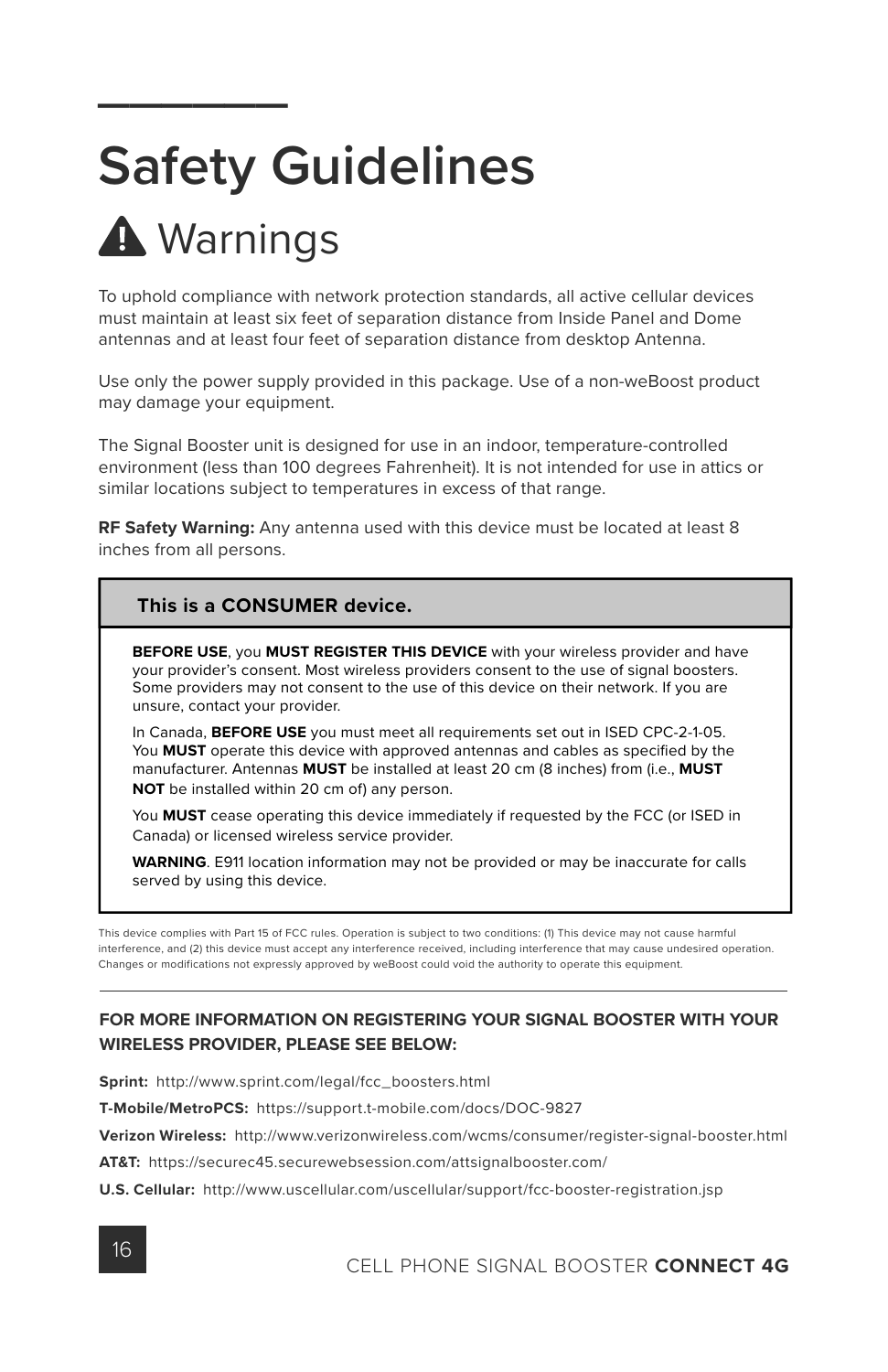## **Antenna Kit Options**

The following accessories are certified by the FCC to be used with the **Connect 4G Booster**.

#### **INSIDE ANTENNA EXPANSION KITS**

#### **Kit 309900-50N**

2- Wall Panel antennas 1- 50 ohm 3-Way Splitter **Kit 309905-50N** 3 - Wall Panel Antennas 3- 2-Way 50 Ohm Splitters **Kit 309902-75F** 2 - Wall Panel Antennas 1-3-Way 75Ohm Splitter **Kit 309903-75F** 3 - Wall Panel Antennas 3- 2-Way 75Ohm Splitters **Kit 309904-75F** 1 - Wall Panel Antenna 1- 2-Way 75 Ohm Splitter **Kit 301213** Desktop Antenna w/ 5' RG174

#### **INSIDE ANTENNAS**

**Kit 301121-40010** 50 Ohm Dome Antenna 10' LMR400 **Kit 301151-0610** 75 Ohm Dome Antenna 10' RG6 Cable **Kit 311155-0630** 75 Ohm Wall Mount Panel Antenna 30' RG6 Cable **Kit 311135-5820** 50 Ohm Wall Mount Panel Antenna 20' RG58 Cable **Kit 311135-40060** 50 Ohm Wall Mount Panel Antenna 60' LMR400 Cable **Kit 301151-1110** 75 Ohm Dome Antenna 10' RG11 cable **Kit 311155-1150** 75 Ohm Wall Mount Panel Antenna 50' RG11 Cable **Kit 311155-40060** 75 Ohm Wall Mount Panel Antenna 60' LMR400 Cable **Kit 304412-40010** 50 Ohm 4G Dome Antenna 10' Wilson400 Cable **Kit 304412-5810** 50 Ohm 4G Dome Antenna 10' RG58 cable **Kit 304419-1110** 75 Ohm 4G Dome Antenna 10' RG 11 cable **Kit 304419-17410** 75 Ohm 4G Dome Antenna 10' RG174 cable \*May need separate adapter **Kit 304419-0610** 75 Ohm 4G Dome Antenna 10' RG6 cable

#### **50 OHM OUTSIDE ANTENNA KITS**

**Kit 314453-5825** 50 Ohm Pole Mount Panel Antenna 25' RG58 Cable **Kit 314411-5825** 50 Ohm Wide Band Directional 25' RG58 Cable **Kit 301111-5850** Yagi Directional Antenna 50' RG58 Cable **Kit 311129 – 5840** 800 MHz Yagi Directional 40' RG58 Cable **Kit 311203-5820** Omni-Directional Antenna 20' RG58 Cable **Kit 311124-5830** 1900 MHz Yagi Antenna 30' RG58 Cable **Kit 314411-40075** 50 Ohm Wide Band Directional 75' LMR400 Cable **Kit 311203-40020** Omni-Directional Antenna 20' LMR400 Cable **Kit 301111-400170** Yagi Directional w/ N-Female 170' LMR400 **Kit 311124 – 400100** 1900 MHz Yagi Directional 100' LMR400 Cable **Kit 311129-400100** 800 MHz Yagi Antenna 100' LMR400 Cable **Kit 314453-40075** 50 Ohm Pole Mount Panel Antenna 75' LMR400 Cable **Kit 304422-40020** 50 Ohm 4G Omni Antenna 20' Wilson400 cable **Kit 304422-5810** 50 Ohm 4G Omni Antenna 10' RG58 cable \*May need separate adapter **Kit 304422-1120** 50 Ohm 4G Omni Antenna 20' RG11 cable \*May need separate adapter **Mini-Mag** 301126 w/ 12.5 RG174 cable- SMA

#### **75 OHM OUTSIDE ANTENNA KITS**

**Kit 301111 – 0675** Yagi Directional Antenna 75' RG6 Cable N-Male to F-Female adapter **Kit 311201-0620** Omni Directional w/ F-Female 20' RG6 Cable

**Kit 311129-0660** 800 MHz Yagi Directional 60' RG6 Cable N-Male to F-Female adapter **Kit 311124-0650** 1900 MHz Yagi Directional 50' RG6 Cable N-Male to F-Female adapter **Kit 314473 -0640** 75 Ohm Pole Mount Panel Antenna RG6 Cable **Kit 314475 – 0630** 75 Ohm Wide Band Directional 30' RG6 Cable **Kit 311141 - 0620** 75 Ohm Grey Brick Antenna 20' RG6 Cable **Kit 301111 – 11140** Yagi Directional Antenna 140' RG11 Cable N-Male to F-Female adapter **Kit 311201-1120** Omni Directional w/ F-Female 20' RG11 Cable **Kit 311129-11110** 800 MHz Yagi Directional 110' RG11 Cable N-Male to F-Female adapter **Kit 311124-1180** 1900 MHz Yagi Directional 80' RG11 Cable N-Male to F-Female adapter **Kit 314473 -1175** 75 Ohm Pole Mount Panel Antenna 75' RG11 Cable **Kit 314475 – 1175** 75 Ohm Wide Band Directional 75' RG11 Cable **Kit 311141 - 1120** 75 Ohm Grey Brick Antenna 20' RG11 Cable **Kit 304421-1120** 75 Ohm 4G Omni Antenna 20' RG 11 cable **Kit 304421-17410** 75 Ohm 4G Omni Antenna 10' RG174 cable \*May need separate adapter **Kit 304421-0610** 75 Ohm 4G Omni Antenna 10' RG6 cable **Kit 304421-5810** 75 Ohm 4G Omni Antenna 10' RG58 cable \*May need separate adapter

**CONNECT 4G** CELL PHONE SIGNAL BOOSTER